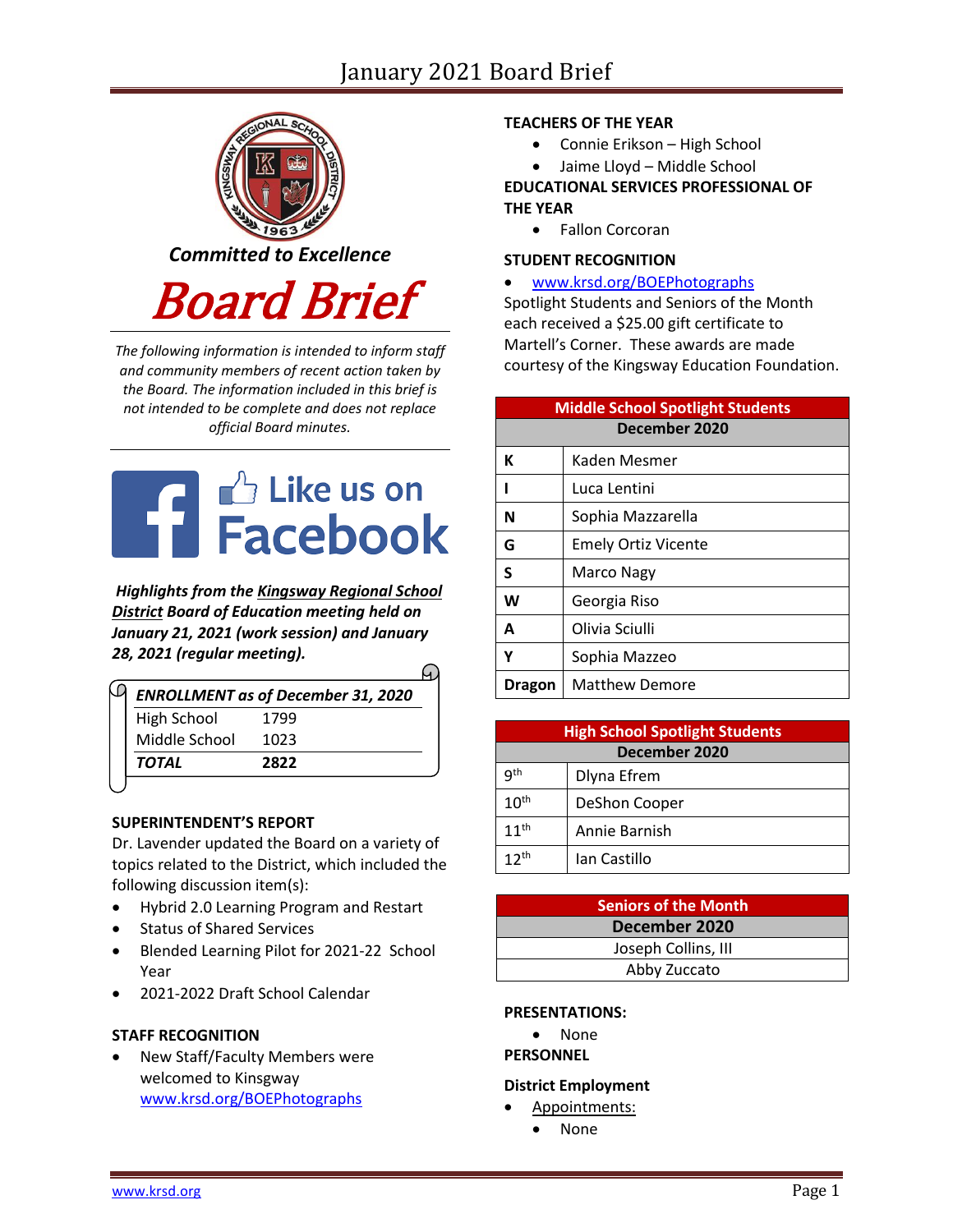• Resignation/Retirement:

# • None

- **Leaves of Absence:** 
	- None

# **High School Employment**

- Appointments:
	- Elizabeth Porcellini (Teacher of Family & Consumer Science)
	- John Gundaker (LTS Special Education)
- Resignation/Retirement:
	- John Bollar (Paraprofessional)
	- Laura Terpak (Asst. Girls Volleyball Coach)
	- Christian Lynch (Head Winter Track Coach)
- Schedule "B" and Change of Status:
	- Various positions were approved.
- **Leaves of Absence:** 
	- Jason Finalw (Special Education Teacher)
	- Donna Carpenter (Teacehr of English)
	- Patricia Shields (CST Secretary)
	- Dana Gaetano (Special Education Teacher)
	- Mary Hawk (Custodian)
- Practicum/Internships:
	- None

# **Middle School Employment**

- Appointments:
	- Erin Cunningham (Teacher of French)
	- Michelle Neigut (LTS ELA)
	- Patricia Knott (LTS STEM)
	- Kathy Mercado (Substitute School Nurse)
- Retirement/Resignation:
	- Ann Gillespie (Teacher of Handicapped RC)
- Schedule "B" and Change of Status:
	- Various positions were approved.
- Leaves of Absence:
	- Nicholas Magnotta (Teacher of Art)

# **FIELD/ TRIPS/ASSEMBLIES**

• **None**

# **[POLICY](http://www.straussesmay.com/seportal/Public/DistrictPolicyTOC.aspx?id=f0cc945ef3894b8d9ad5f87d948ca425&PolicyID=)**

The Board recommended the following for **FIRST** reading for revisions and/or adoption.

• None

The Board recommended the following for **SECOND** reading for revisions and/or adoption.

• Policy 2464 – Gifted and Talented Pupils

# **PROGRAMS**

The Board approved the following programs:

• Winter Sports Schedules

# **AWARDS AND SCHOLARSHIPS**

The Board approved the following awards and scholarships:

• None

### **FOREIGN EXCHANGE STUDENTS**

• None

# **OUT OF DISTRICT PLACEMENT**

• None

### **BUSINESS, FACILITIES & FINANCE**

- **The Board approved the Board Secretary's Report and Bill List.**
- **Receipt and Acceptance of Student Activity and Athletic Account Financial Reports.**  The Board accepted the Student Activity and Athletic Account Financial Reports for the period ending December 2020.
- **2021-2022 School Calendar.** The Board approved th[e 2021-2022 School Calendar.](https://www.krsd.org/Page/1920)
- **Addressing Student Learning Loss Grant.** The Board authorized submission of the Addressing Student Learning Loss Grant.
- **Senior Privilege.** The Board approved a request for senior privilege for the 2020- 2021 school year.
- **Technology for Education and Communications Consulting, Inc.** The Board approved an agreement for Speech Pathology Therapy and Consulting Services